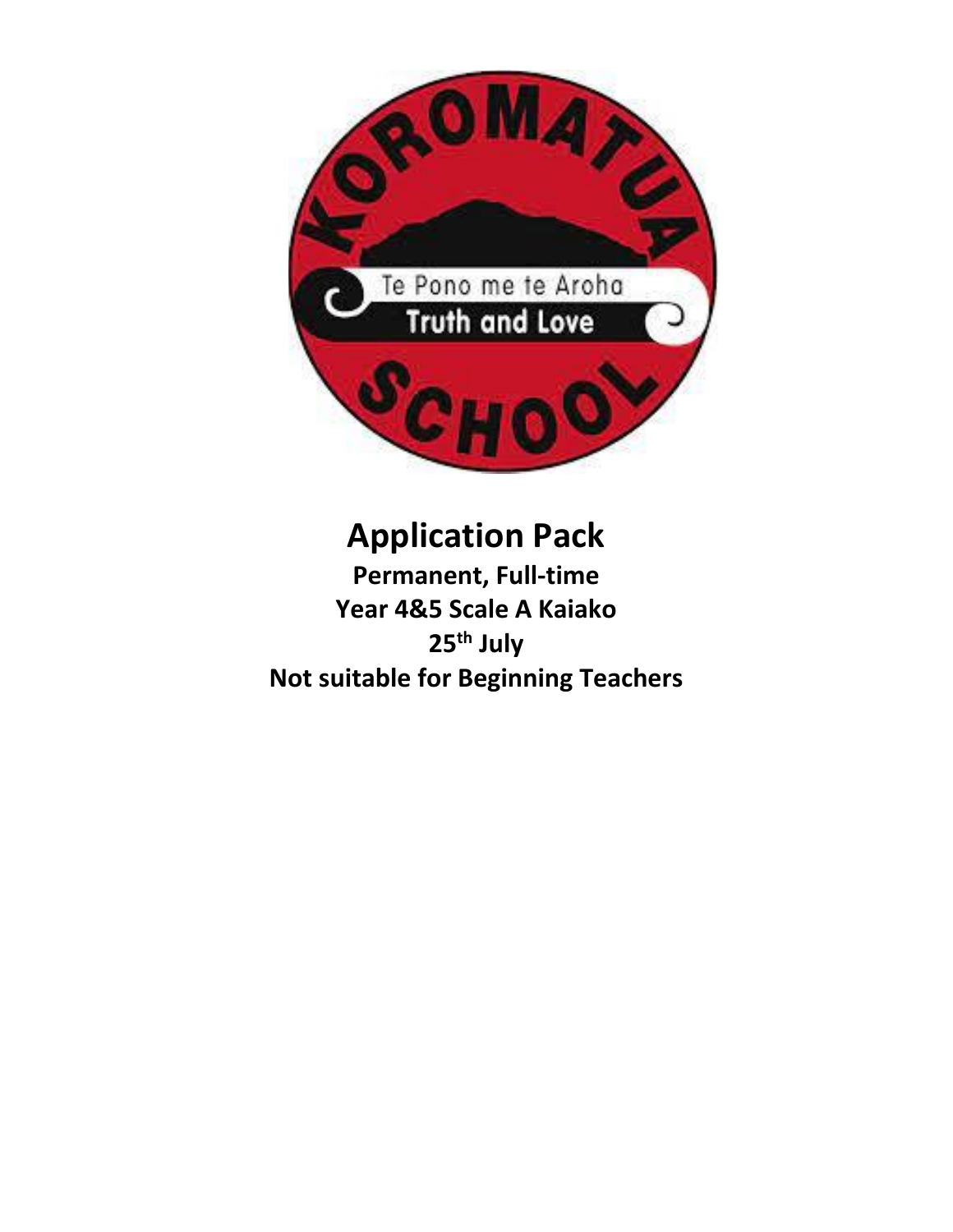Dear Applicant,

Thank you for your interest in the advertised Teaching position.

This is an exciting opportunity to be part of a supportive school community that values learning. Our point of difference is that we have a big heart. We value the uniqueness of individuals and the experiences they bring to the classroom, both students and teachers.

Please find enclosed all the information you need to make an informed application.

The successful candidate is employed under the terms and conditions of Primary Teachers Collective agreement.

This pack includes

- School Information
- Application Timeline
- Application Form

## **Submitting Applications**

We seek a highly motivated and engaging teacher who can inspire and bring the best out of their tamariki. Please review our application pack for further information and role descriptions.

If you feel that our school is an environment you wish to be a part of then please submit an application that addresses the Scope of your Role below and in a format that reflects who you are as a teacher (paper, video, etc). We also invite school visits.

#### **We want you to submit;**

- **an application that addresses** 
	- **Why you are the best person for this role,**
	- **how you meet the scope of the role, the knowledge, skills, attributes and personal characteristics of the role and in a format that reflects who you are as a teacher.**
- **The application form**
- **A Brief CV that supports your application**

Digital applications are accepted and preferred. If successful all copies will need to be verified with original for identity purposes. Please ensure that all documents and supporting information are filled out accurately. If Curriculum Vitae and supporting documentation is to be returned please ensure a stamped self addressed envelope is enclosed.

Applications should be submitted electronically - to estam@koromatua.school.nz

We look forward to receiving your application,

Noho ora mai,

Rosina Nin Tumuaki/Principal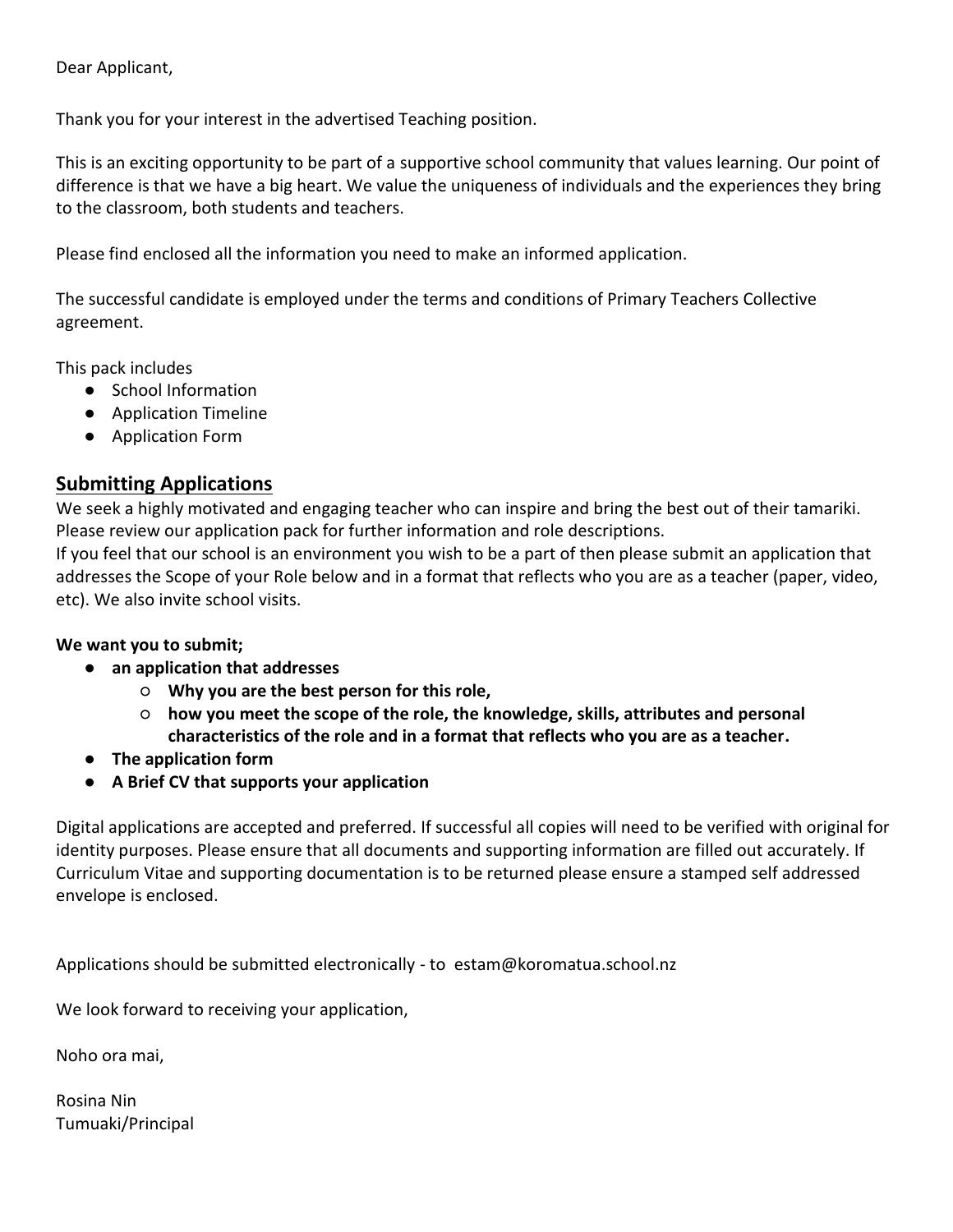

Welcome to Koromatua School, a U4, Decile 6 full primary catering for students in Years 0-8 with a growing roll currently sitting around 225.

# **Who are we?**

We are Koromatua School. We are a small rural full primary school just to the West of Hamilton City and at the heart of the Koromatua Community. Our Vision is that our tamariki will be confident, connected, actively involved, lifelong learners. We look to develop the whole child, empowering them to succeed in learning and life. Our school curriculum is built around this vision and our values, which support our mission statement 'Te Pono me Te Aroha'. Our curriculum teaches all our children both learning and life skills. Staff are committed to providing the best education for all our learners. Our size and focus on learning means we are able to develop an in-depth knowledge of their interests, strengths and needs which allows us to shape programmes accordingly.

Children develop into community members who ensure that, young and old, we all care for, support and value each other. We enjoy close relationships with our whaanau, haapori, iwi and hapuu.

The school is currently enjoying steady growth. In 2022 we have 10 classrooms. 6 english medium classes and 4 reorua classes. Our reorua classes have grown significantly from one reorua class formed in 2019 to 4 reorua classes in 2022. We have two syndicates which are Pootiki (Years 1-4) and Tuakana (Years 7-8)/Teina (Years 4-6).

We are committed to valuing and maintaining the unique opportunities and values of small and rural school learning.

# **OUR KOROMATUA VALUES**

PONO and AROHA guide our learning and behaviours at Koromatua School. They are the life skills that we want to grow in our learners, ensuring a pathway towards overcoming the challenges and embracing the opportunities that life brings. These also represent the Key Competencies embraced within the the NZ Curriculum

## **PONO**

Ako is - We have a love for learning and doing our very best. We are confident and capable and continually look to expand our horizons.

Whakapau Kaha - We take on challenges, are risk-takers, show perseverance and resilience.

## **AROHA**

Aroha - We show love, compassion and empathy for others. Manaakitanga - We show respect, generosity and care for ourselves, others and our environment. Kotahitanga - We show integrity, goodwill and fairness to others. Whanaungatanga - We know who we are, we include others, we cooperate with others and we show togetherness.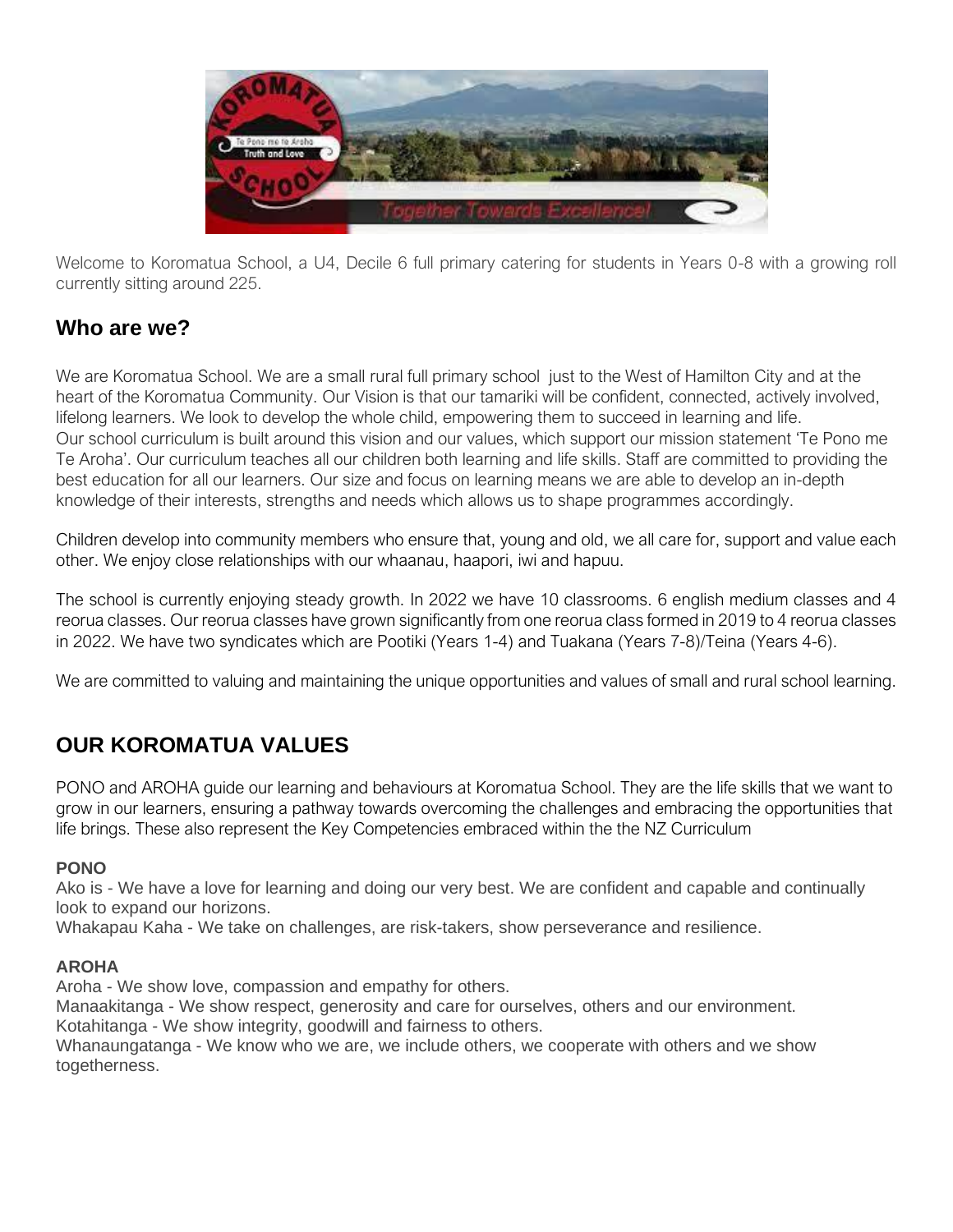# **Role Description**

## **Permanent, Full-Time Year 4-5 Scale A Kaiako (teaching in English medium).**

We seek a highly motivated and innovative teacher who is passionate about learning.

Our ideal person will have demonstrated strong teaching capabilities, alongside excellent curriculum and pedagogical knowledge.

Our school offers you an opportunity to play a key role in the growth of our school. You will be able to grow your teaching skills in a community that is supportive, challenges the status quo and is focused on positive, holistic outcomes for our students.

If this sounds like an environment you wish to be a part of then we invite you to review the scope of the role and sculpt your application for this position at our Kura.

## **The Scope of your Role**

Applicants should be able to demonstrate the below attributes as well as those described in the NZ Teachers Our Code, Our Standards, and the Teacher Council Leadership Framework. Please address the below in your application with supporting evidence where possible.

### **As a teacher;**

- A clear belief and **commitment to making learning happen** for all students, reflecting in high quality programmes and an up to date knowledge of best practice,
- An in **depth knowledge of and personal strengths in the NZ Curriculum**, with driving interests and strengths identified. Strengths outside of mathematics and literacy should be noted.
- Knowledge and demonstrated ability to weave the **cultural competencies** through the curriculum and make a difference for students
- An experienced proactive approach and personal commitment to **building and maintaining positive and supportive relationships across our school community** that impact positively on student learning and welfare.
- A commitment to personal and professional growth including inquiring into and reflecting on your practice resulting in teaching actions that reduce disparity in student learning.
- A strong **commitment to collaborating** and doing your best for the students and their whaanau.
- **Successful classroom experience**, in a primary role, which made a difference for all students and their learning.
- Demonstrate a **commitment to Our Code, Our Standards** of the teaching profession, including personal development in Te Reo Maaori me ona Tikanga Maaori.

## **Person Criteria**

- A good listener who makes people feel valued
- A **motivated and 'can do' attitude** that reflects the values of our school
- Open, honest and transparent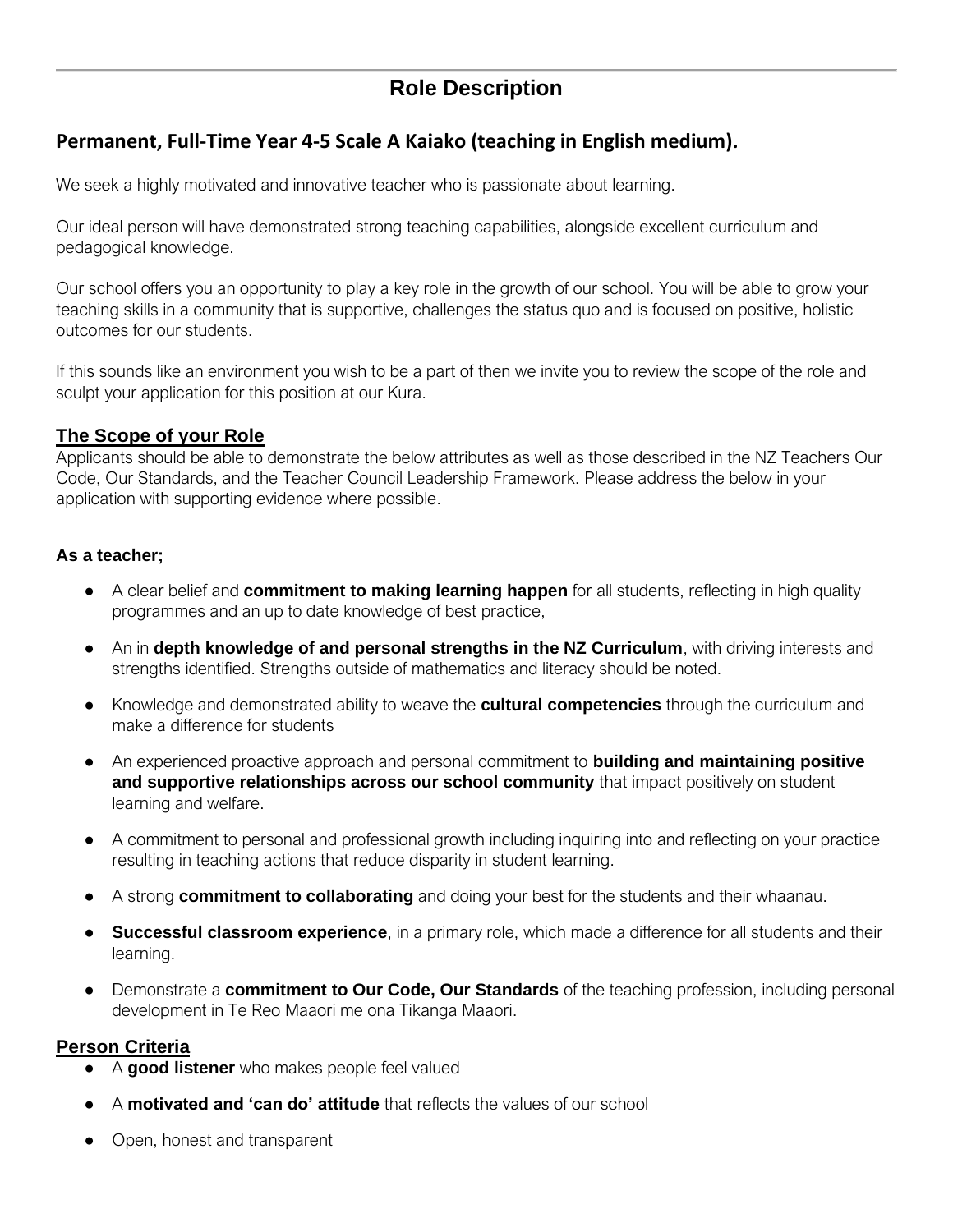- Show and take **initiative** in and across the school
- Be eager to explore and **embrace change**
- **Show integrity, Be professional**
- Be fun, engaging and empowering

## **Expected Timeline**

| (approximate guide)<br>Tuesday 21 June | Vacancy published on school website               |
|----------------------------------------|---------------------------------------------------|
| Monday 4 July                          | Applications close 3:30pm, Shortlisting begins    |
| Tuesday 5 – Wednesday 6 July           | Short listings and Interviews                     |
| Friday 8 July                          | Successful and unsuccessful interviewees notified |
| Monday 25 July                         | Start date for position                           |

If your application is successful, the information will form part of the school's personnel records. That person may access it in accordance with the provisions of the Privacy Act 1993. Information relating to unsuccessful applicants is destroyed unless a stamped self addressed envelope is provided for return of your Curriculum Vitae.

## **Further Information**

For further information please email [principal@koromatua.school.nz](mailto:principal@koromatua.school.nz) or phone Koromatua School on 07 847 9828

## **Checklist**

- **Covering Letter addressing;**
	- **Why you have applied for this role**
	- **Criteria relating to 'Scope of Role'**
- **Curriculum Vitae**
- **Application Form Signed** 
	- **copy of Teacher Registration attached**

Thank you for your interest in the Year 4-5 Scale A kaiako position. We look forward to receiving your application. Applications can be submitted by Monday 4<sup>th</sup> July - Applications close 3:00pm.

electronically - to estam@koromatua.school.nz

or via post - Confidential c:/ Principal 355 Koromatua Road RD 10 Koromatua, Hamilton 3290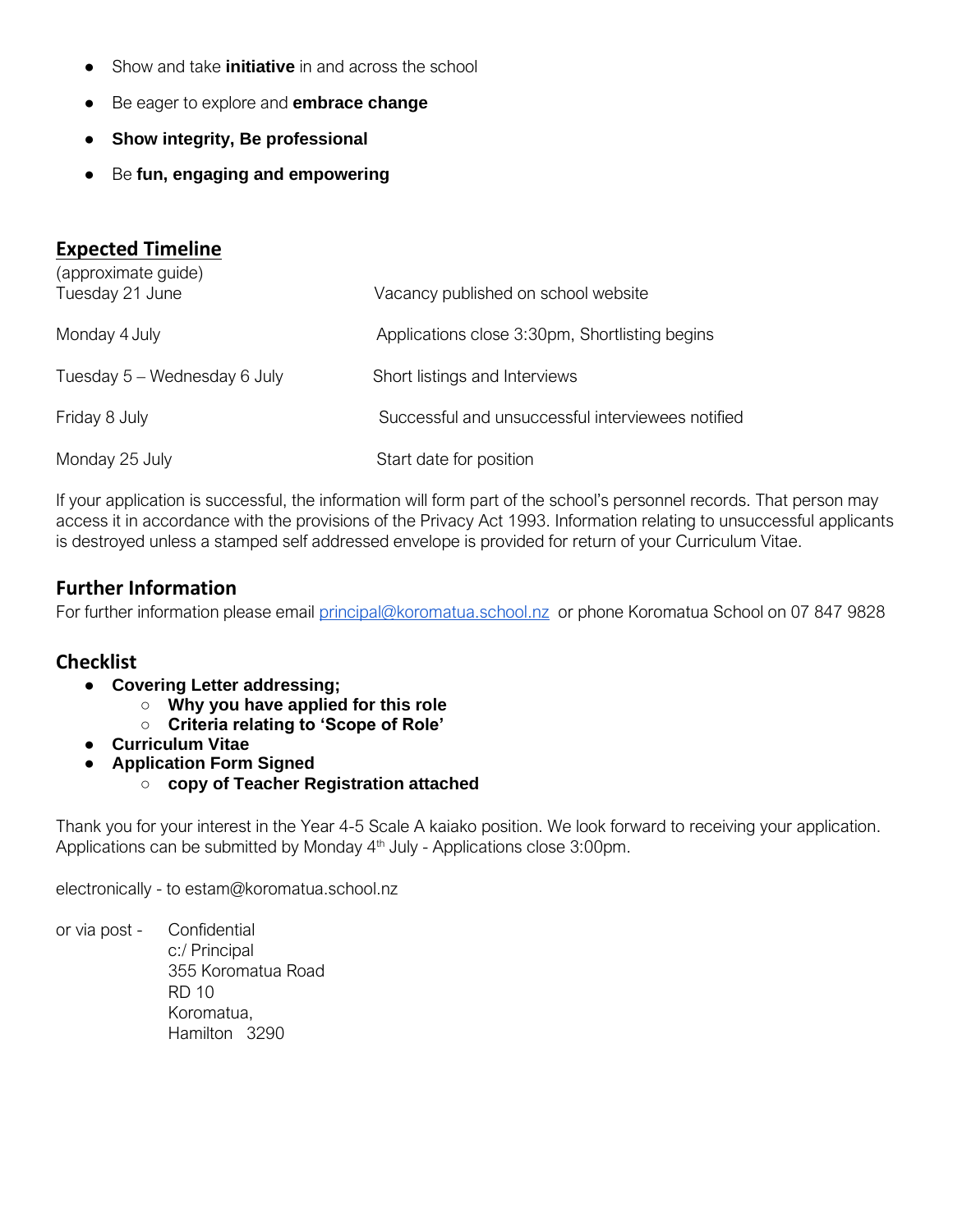

# Koromatua School

# APPLICATION FORM

## **Position applied for: Year 4-5 Scale A Kaiako Permanent, Full-time**

### **PERSONAL DETAILS**

**Surname / Family Name First Names (in full)** 

Are you known by any other names Yes / No : if yes please provide

\_\_\_\_\_\_\_\_\_\_\_\_\_\_\_\_\_\_\_\_\_\_\_\_\_\_\_\_\_\_\_\_\_\_\_\_\_\_\_\_\_\_\_\_\_\_\_\_\_\_

**Full Postal Address**

**Email Address**

**Contact Phone Number** 

Personal **Business** 

### **TEACHER REGISTRATION**

*Highlight one*

| Provisional                        | <b>Subject to Confirmation</b> | Full |
|------------------------------------|--------------------------------|------|
| <b>Registration Number</b>         |                                |      |
| Practicing Certificate Expiry Date |                                |      |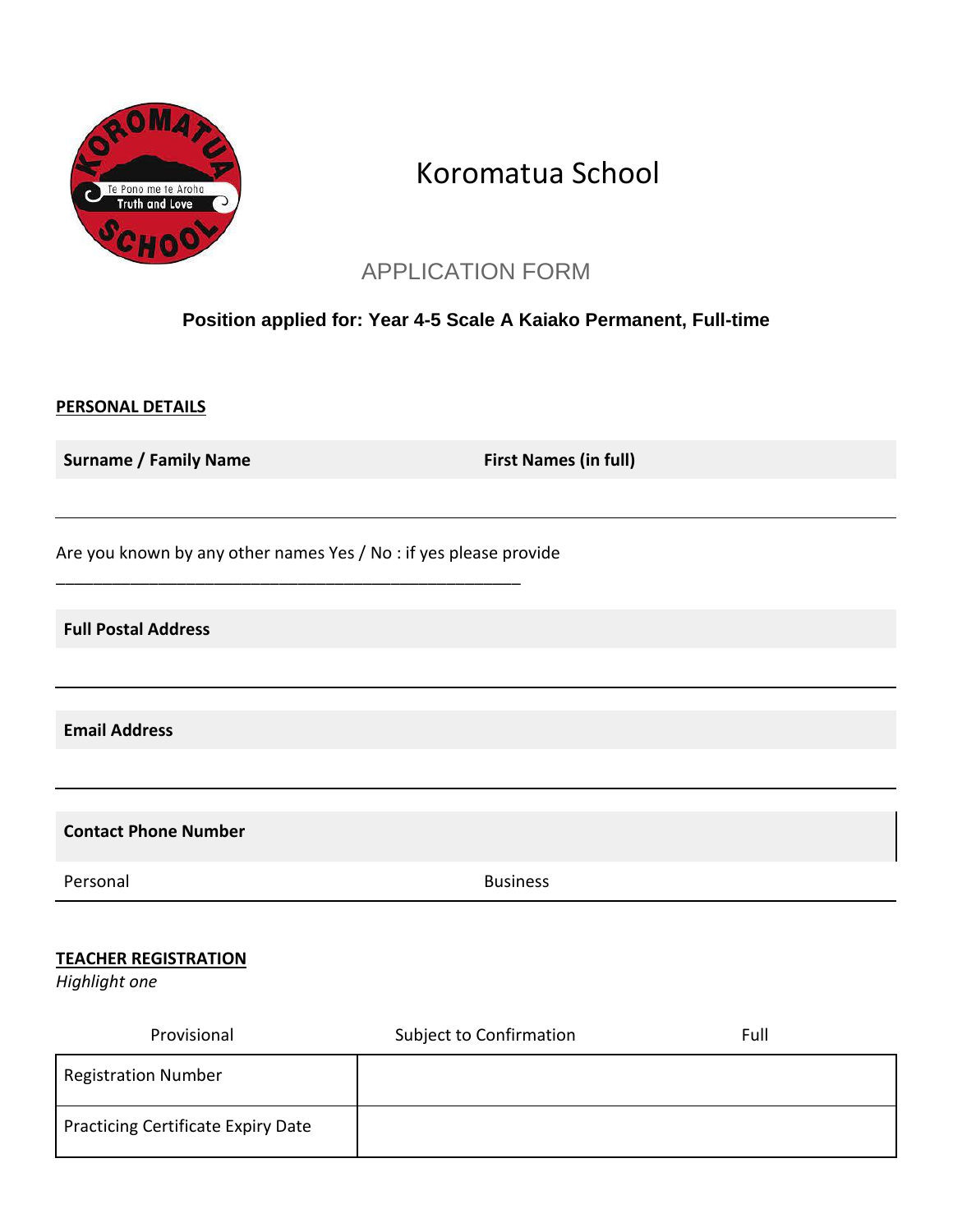|          |     | Have you ever been refused registration, limited authority to teach or classification as a teacher in any |  |
|----------|-----|-----------------------------------------------------------------------------------------------------------|--|
| country? | Yes | N٥                                                                                                        |  |

*Please attach photocopy of teacher registration (this will be verified with original if successful)*

| I certify that the information given in this application is, to the best of my knowledge,<br>true and correct. I understand that this may be verified and provide authority to the<br>Appointments Committee. | YES / NO |
|---------------------------------------------------------------------------------------------------------------------------------------------------------------------------------------------------------------|----------|
|                                                                                                                                                                                                               |          |

#### **Right to Work, Complaints and Convictions**

| <b>Right to Work</b><br>Are you a New Zealand citizen?                                                                                                                                                                                                                                                                                                                                                        | YES / NO |
|---------------------------------------------------------------------------------------------------------------------------------------------------------------------------------------------------------------------------------------------------------------------------------------------------------------------------------------------------------------------------------------------------------------|----------|
| If not, do you have resident status, or                                                                                                                                                                                                                                                                                                                                                                       | YES / NO |
|                                                                                                                                                                                                                                                                                                                                                                                                               | YES / NO |
| A current work permit                                                                                                                                                                                                                                                                                                                                                                                         |          |
| Are you awaiting sentencing or do you have charges pending?<br>If yes please detail:                                                                                                                                                                                                                                                                                                                          | YES / NO |
| Have you ever been convicted of an offence against the law apart from minor<br>traffic offences?<br>If yes, please provide the date and details of the offence on a separate sheet.<br>(A board may not employ or engage a children's worker who has been convicted of an offence specified in Schedule 2 of the<br>Vulnerable Children Act 2014. The Clean Slate Act does not apply to schedule 2 offences.) | YES / NO |
| Have you ever been the subject of any concerns or complaints involving child safety?                                                                                                                                                                                                                                                                                                                          | YES / NO |

*Please note that you are not obliged to disclose convictions if you meet the conditions of the Criminal Records (Clean Slate) Act 2004 but can do so if you wish. If uncertain please contact the Ministry of Justice. Teachers are submitted to a Police Vet as part of the registration process.*

#### **EDUCATIONAL QUALIFICATIONS**

*List relevant degrees, diplomas, and certificates*

| <b>Qualification</b> | Institution | Date attained |
|----------------------|-------------|---------------|
|                      |             |               |
|                      |             |               |
|                      |             |               |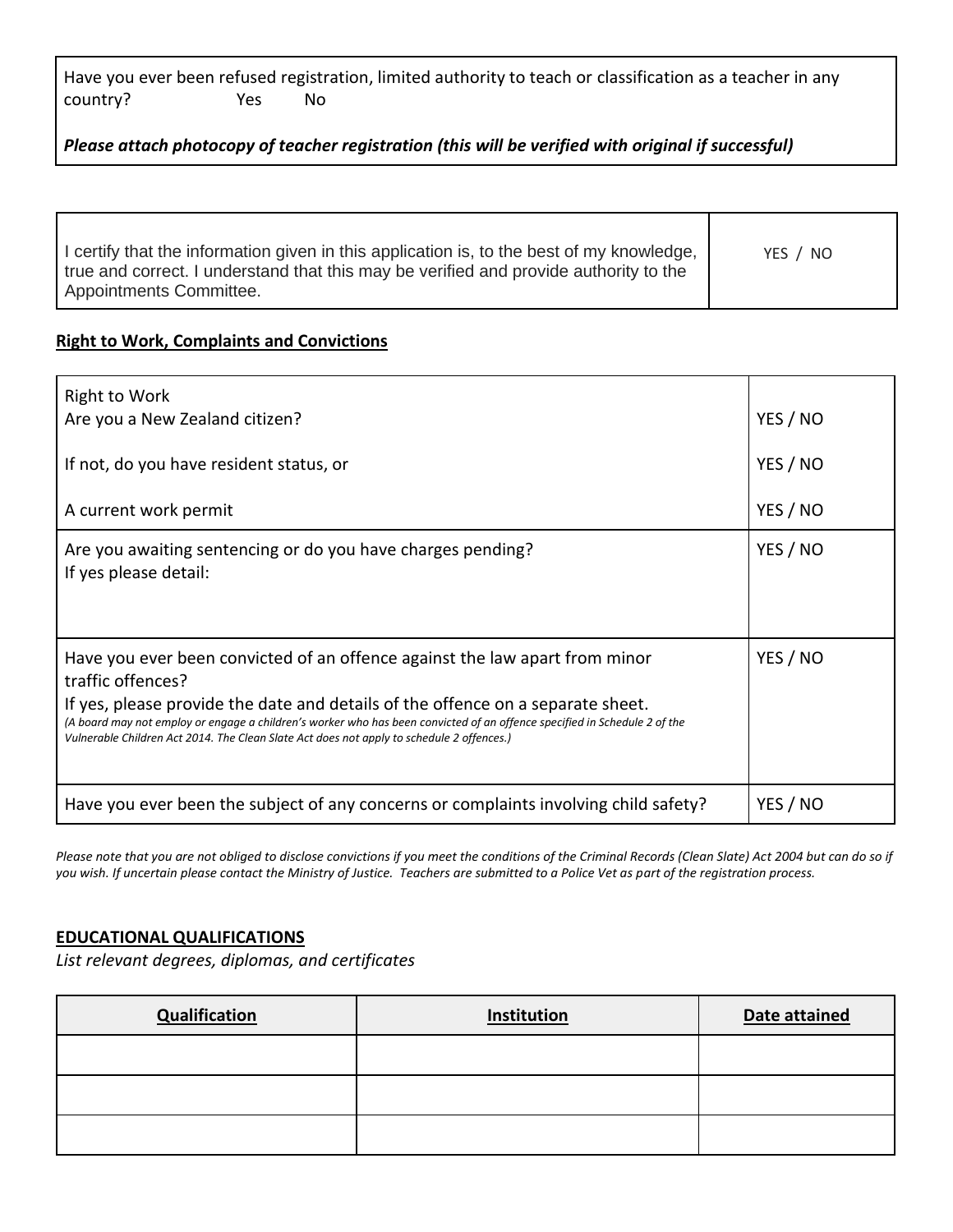**EMPLOYMENT HISTORY / TEACHING SERVICE -** *Please list your work experience for the last five years beginning with your most recent position. Please explain any gaps in employment. If you were self-employed, give details. Attach additional sheets if necessary.*

| Position held, Level, | <b>Employers Name / School</b><br>or reason for gap in<br>employment | <b>Dates Employed</b><br>(Start / End) | <b>Reason for Leaving</b> |
|-----------------------|----------------------------------------------------------------------|----------------------------------------|---------------------------|
|                       |                                                                      |                                        |                           |
|                       |                                                                      |                                        |                           |
|                       |                                                                      |                                        |                           |
|                       |                                                                      |                                        |                           |

**REFEREES** Please nominate three referees we can contact if you are shortlisted. *(Please note that Koromatua School Board reserve the right to contact other people as necessary)*

| Referee 1                                |  |
|------------------------------------------|--|
| Name                                     |  |
| Address                                  |  |
| Home Ph                                  |  |
| Work Ph                                  |  |
| Capacity you have known the<br>applicant |  |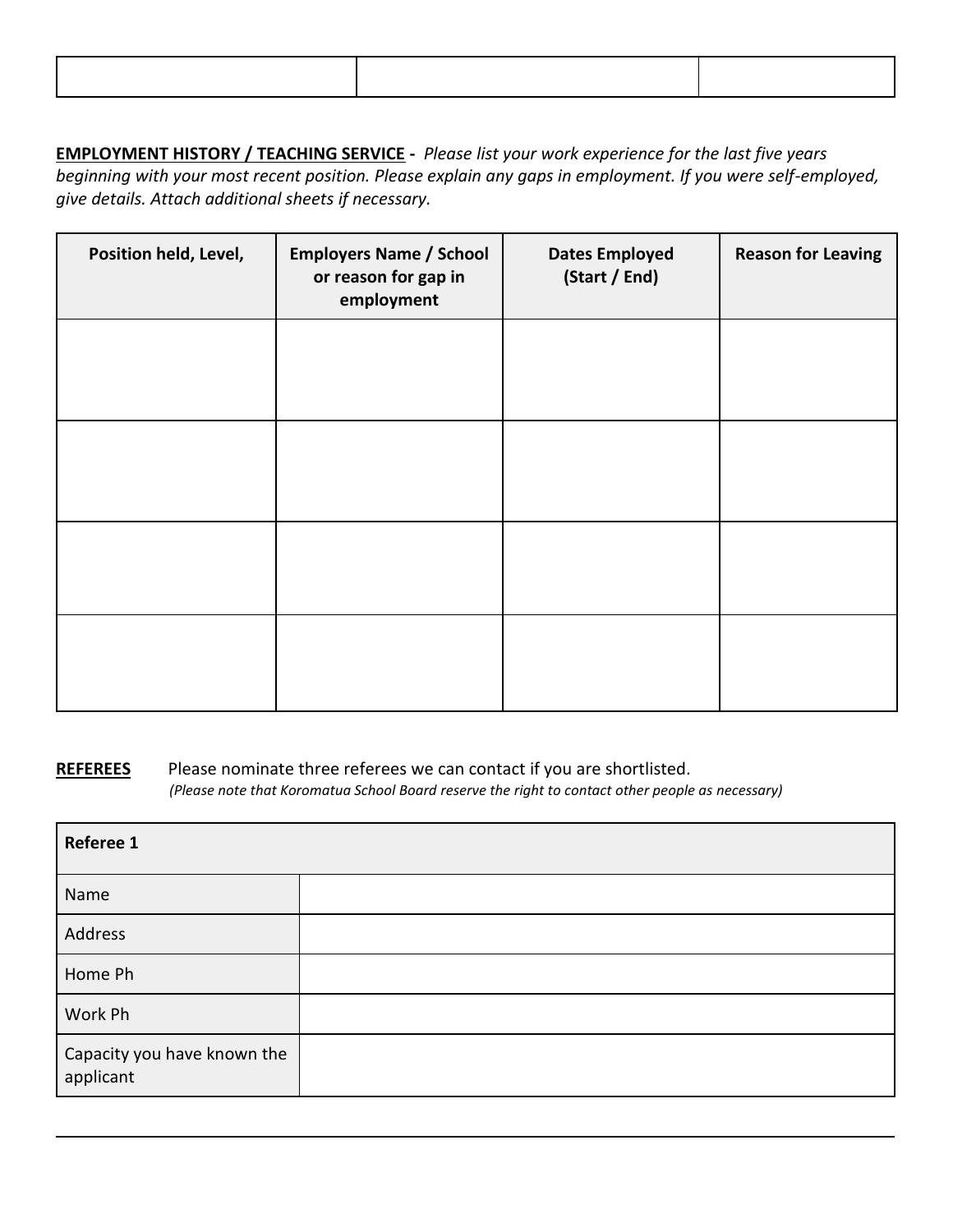| <b>Referee 2</b>                         |  |  |
|------------------------------------------|--|--|
| Name                                     |  |  |
| Address                                  |  |  |
| Home Ph                                  |  |  |
| Work Ph                                  |  |  |
| Capacity you have known the<br>applicant |  |  |

| <b>Referee 3</b>                         |  |
|------------------------------------------|--|
| Name                                     |  |
| Address                                  |  |
| Home Ph                                  |  |
| Work Ph                                  |  |
| Capacity you have known the<br>applicant |  |